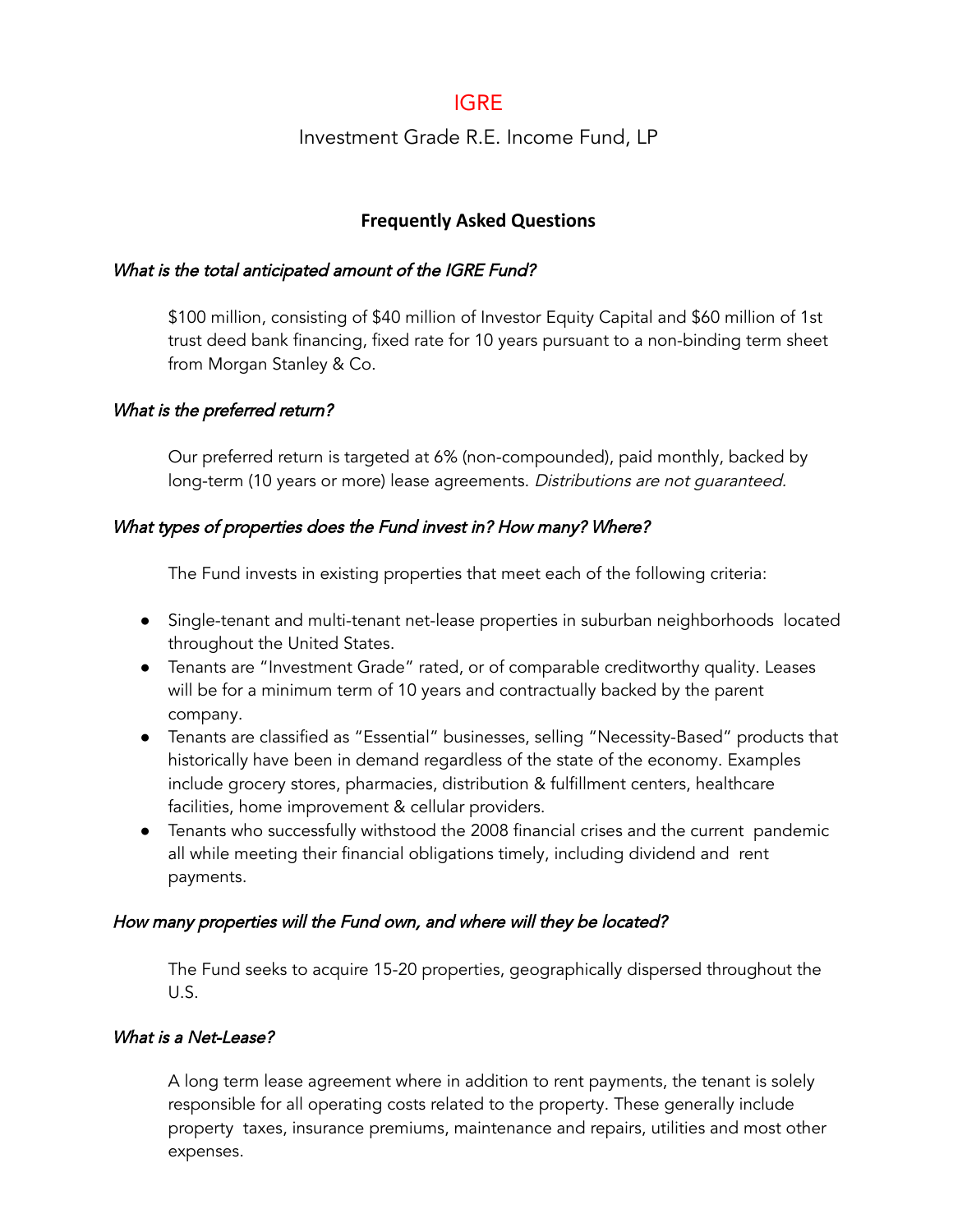#### How is "Investment Grade" determined and what does it mean?

"Investment Grade" is determined by credit rating agencies such as Standard & Poors and Moody's. Companies with ratings of BBB- or above from Standard & Poors, or Baa3 or above from Moody's, are considered "Investment Grade". These credit ratings represent a company's potential for repaying loans and the tenant's rent obligations are backed by the Full Faith and Credit of the parent company. The better the credit rating, the lower the risk of default. We intend for the tenants of the Fund to be primarily comprised of investment grade or of comparable creditworthy quality.

#### Who is eligible to invest in the IGRE Fund?

The fund is a Regulation A, Tier Two offering that permits accredited and non-accredited investors the opportunity to participate in a program that has been historically limited to high net worth and institutional investors. Non-accredited investors are limited to invest no more than the greater of 10% of their annual income or net worth. Additional restrictions and conditions may apply.

#### What is the expected hold period and exit strategy?

Our expected holding period is between 5-7 years. We will sell our properties individually, if a compelling opportunity arises, or in a packaged form, whereby we sell our entire portfolio to a high net worth individual or an institutional investor. Alternatively, we may list on a public exchange, though this is not guaranteed. Because this is a Regulation A, Tier Two offering, the transfer/resell of units is potentially readily available than a traditional Reg D offering. So long as the offering is not listed on an exchange, liquidity is still subject to the location of an appropriate buyer.

## What are some of the key highlights of the Fund?

We target at least 80% of our leases to consist of tenants with an investment grade rating, and all others will have credit of comparable quality.

- Tenants will primarily be in businesses that sell essential products or services, and/or who have weathered the 2008-09 financial crisis, as well as the COVID pandemic.
- It will target existing buildings already leased to investment grade tenants (no development)
- It is pursuing properties that have automatic rental increases included and an existing lease with 10 years or more or leases with an opportunity to extend.
- Diversification in geography, industry and tenant mix.
- Single and multi-tenant properties with Net-Leases which means the tenant pays most expenses of the building to include taxes, insurance and most maintenance.
- Tenant rent obligations are backed by the Full Faith and Credit of the parent company.

#### **Important Disclosures:**